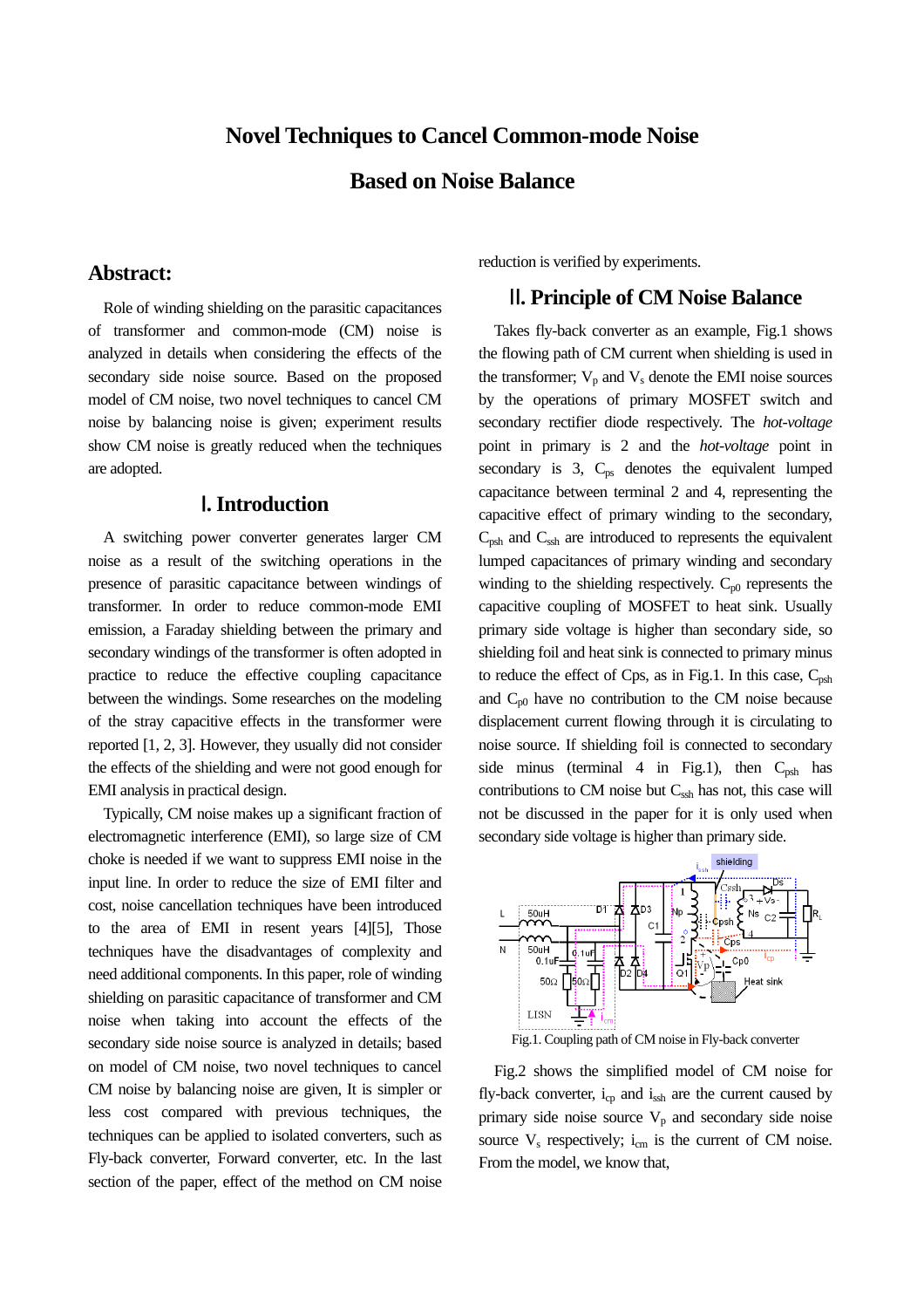$$
\dot{i}_{cm} = \dot{i}_{cp} - \dot{i}_{ssh} \tag{1}
$$

 $V_p$  and  $V_s$  has the same frequency but opposite phase, as the waveforms shown in Fig.3, therefore  $i_{cp}$  and  $i_{ssh}$  has the effect of counteraction with each other. Ideally, when equation (2) is met, then CM noise  $i_{cm}$  will be reduced to minimum.



### Ⅲ**. Methods to Cancel CM Noise**

 $C_{\text{ssh}}$  is greatly larger than  $C_{\text{ps}}$  when Faraday shielding is used between primary winding and secondary winding. Therefore,  $i_{ssh}$  is usually larger than  $i_{cp}$  though  $V_p$  is higher than  $V_s$  in practical applications, and CM noise will be dominated by secondary noise  $i_{\rm sch}$ . In such cases, we can reduce CM noise by decrease  $C_{\text{ssh}}$  or increase  $C_{\text{ps}}$ , as following:

### **1. Optimal Design of shielding**

For simplification, assume both primary winding and secondary winding of transformer are single-layer and a shielding is added between primary winding and secondary winding of the transformer.

#### **A. Modulate the length of winding shielding**

The art of modulating shielding length is shown in Fig.4. W is the window width of bobbin, is the central angle of the open area of the shielding, The length of the open area is:

$$
x = \frac{1}{2} \cdot d \cdot \theta \quad \text{mm} \tag{3}
$$

and the length of shielding is:

$$
l = \frac{1}{2} \cdot d \cdot (2\pi - \theta) \text{ mm} \qquad (4)
$$

while  $x = \pi \cdot d - l$  mm (5)



Fig.4. Sectional view of transformer and the art of modulating shielding length

Capacitive coupling effect of the open area between the primary winding and secondary winding can be equated to Cps; Capacitive coupling effect of the area between secondary winding to shielding can be equated to Cssh. Though Cps and Cssh are equivalent lumped capacitances, it is actually a distributed capacitance since voltage is distributed along the windings of the transformer when switch is operating, as shown in Fig5.and Fig.6. Therefore charge will distribute along winding surfaces of these two parts of area,



Fig.5. Voltage distribution and capacitive coupling in the open area



Fig.6. Voltage distribution and Capacitive coupling between Secondary winding and shielding

In the Fig.5 and Fig.6, Vp and Vs is supposed to linearly distribute along primary winding Np and secondary winding Ns respectively, surface of shielding can be considered as zero voltage potential. Cpsw is the capacitance per unit area of winding surface of the open area; Csshw is the capacitance per unit area of winding surface of the area between secondary winding and shielding. Both Cpsw and Csshw are 'static, volumetric' capacitances and can be calculate by analytical method [6]. According to the CM model in Fig.2 and the definition of Cps and Cssh, The total charge in the surface of open area is

$$
V_p \cdot C_{ps} = \frac{C_{psw} \cdot W \cdot (V_p - V_s)}{2} \cdot x \tag{6}
$$

and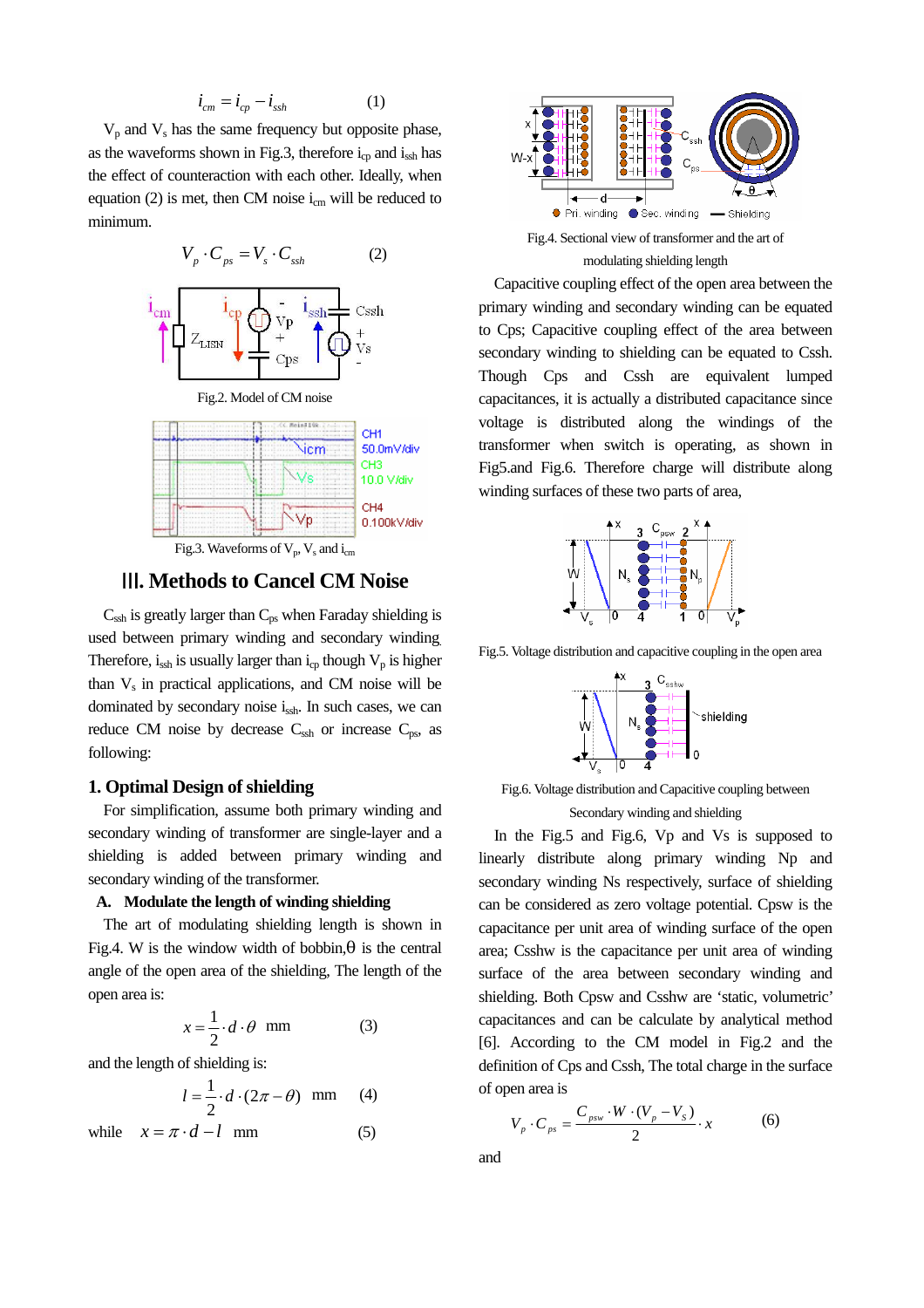$$
C_{ps} = \frac{C_{psw} \cdot W \cdot (V_p - V_s)}{2 \cdot V_p} \cdot x \tag{7}
$$

The total charge in the surface of the area between secondary winding and shielding is

$$
V_s \cdot C_{ssh} = \frac{C_{sshw} \cdot W \cdot V_s}{2} \cdot l \tag{8}
$$

and

$$
C_{\text{ssh}} = \frac{C_{\text{sshw}} \cdot W}{2} \cdot l \tag{9}
$$

To cancel CM noise, the optimal length of shielding Can be calculated when

$$
V_p \cdot C_{ps} = V_s \cdot C_{ssh}
$$

The position of the open area of shielding is not critical to the modulation effect because voltage of per turn winding is almost uniform. Fig.7 shows the rate of Cps and Cssh change along with x linearly. It indicates that the method will have good uniformity of canceling CM noise.



Fig.7. Effect of modulating shielding length

#### **B. Modulate the width of winding shielding**

Fig.8 represents the art of modulating shielding width. X represents the width of open area between the primary and secondary winding or the reduced width of shielding. With the increase of X, Cps will increase and Cssh will decrease. The optimal width of shielding can be obtained when



Fig.8. Sectional view of transformer and the art of modulating shielding width

Due to the voltage distribution along winding, different position of open area of the shielding makes different modulation effect. If position of open area is at the high voltage side of primary and secondary winding, Cps and Cssh will be very sensitive to the change of X, as shown in Fig.9, it indicates that uniformity of canceling CM noise is not good in such case.



Fig.9. (a) Position of the open area of shielding at high voltage side winding; (b) effect of modulating shielding width

#### **2. Adding a capacitance to balance noise**

Another simple method to balance  $i_{ssh}$  and  $i_{cp}$  is to add a proper capacitance between terminal 2 and terminal 4 in Fig.1. The additional capacitance increase the effect of  $C_{ps}$ and  $i_{\rm sh}$ , so CM noise  $i_{\rm cm}$  will be reduced to minimum if equation (2) is met.

In some applications,  $i_{cp}$  still is larger than  $i_{ssh}$  even though Faraday shielding is used, so the art of modulating shielding length or width is not effective, in such case, additional capacitance can be added between terminal 3 and terminal 1 in the Fig.1 to make  $i_{\rm sh}$  and  $i_{\rm cp}$  balance.

# Ⅳ**. Application Example and Validation**

A 65 *Watts* flyback power supply with 65 *kHz* operation frequency was used for experiment. Fig10 shows the winding structure and winding arrangement of the transformer. If shielding1 and shielding2 are traditional Faraday shielding, the shorted length of shielding1 and shielding2 will be 45mm and 56mm respectively. The optimal length of shielding was predicted by Calculation, result showed when the length of shielding2 was reduced to 26mm while shieldling1 uses Faraday shielding, Vp\*Cps will be equal to Vs\*Cssh, the CM noise will be reduced to its minimum.



Fig.10. winding structure and winding arrangement of the transformer

 Two transformers with different shielding were designed, The first transformer is designed with traditional Faraday shielding, shielding of the second transformer use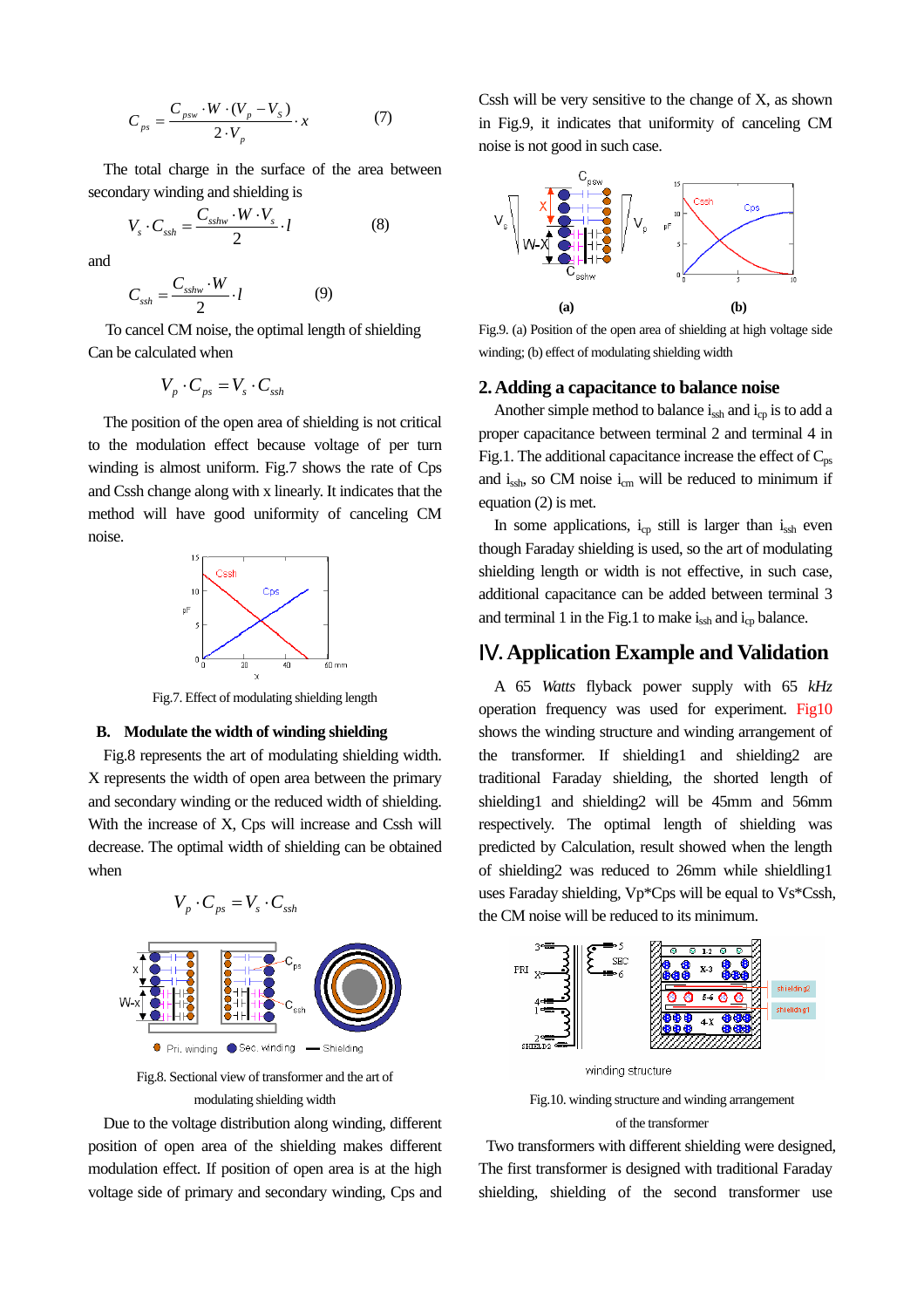predicted optimal length. When both transformers are tested in the same prototype without any filter, The CM noise of the second transformer is about 23dBuV lower in comparison with the first one. Fig.12 shows the test result.



### Ⅴ**. Conclusions**

An accurate model of CM noise and two novel techniques to cancel CM noise are introduced in the paper. Experiment results verified that:

1). The secondary side noise source has contribution to CM noise, particularly when output voltage is high. Its mechanism and effect on CM noise need to be considered when modeling CM noise.

 2). Different connection of shielding makes different contribution of the secondary side noise source to CM noise. The proposed model of CM noise shows that the primary side and secondary side noise source have opposite effect on CM noise.

 3). The art of modulating winding shielding of transformer or adding a compensate capacitance are the simple but effective methods to cancel CM noise, it will help to reduce the size of EMI filter.